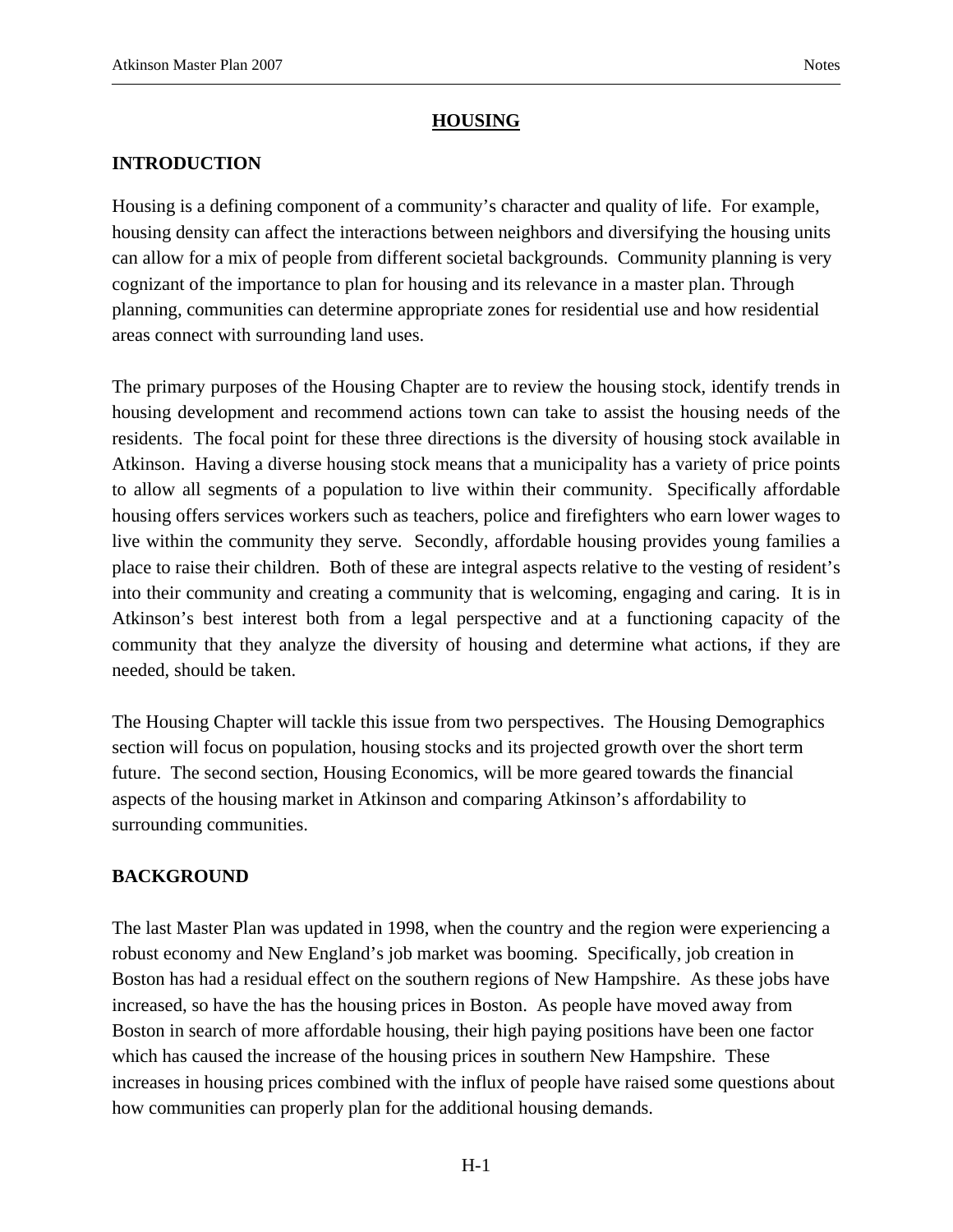For the purposes of this Master Plan, the term affordable housing will be used. The terms workforce housing and low/moderate income housing are also often used in discussion relating to affordable aspects of housing. The intentions of these terms are synonymous in that they are concerned with providing housing options to lower income households that are equitable to the income they earn.

Municipalities have been given a legal obligation by the New Hampshire General Court and the New Hampshire court system to address the housing needs and take measures to provide a diverse mix of housing. RSA 672:1 III-e declares that all citizens benefit from a balanced supply of housing including affordable housing. Case law has helped to define the state statues, with one of the first cases being *Soares v. Atkinson* in 1987. In this case the court suggested that towns are responsible not only for accepting a fair share of population growth and housing, but also for providing opportunities for a variety of housing types to be built. Following the *Soares v. Atkinson* case, *Britton v. Town of Chester* in 1991 had similar results. The court ruled that the Town of Chester had created exclusionary zoning by allowing multifamily housing only in a Planned Residential Development (PRD). PRD's were only allowable in 1.73% of the town's land area and the town created the ordinance without consideration of the "general welfare of the community" where community was defined to include surrounding municipalities. The ruling was in favor of the developer and permitted them a builder's remedy to construct the project. Most recently was the case of *Great Bridge Properties, LLC v. Town of Ossipee ZBA* in 2005. At the time, Ossippee's zoning ordinance allowed for multifamily units to be constructed only in existing structures, limited to four units per structure and only one principal structure per parcel. The developer sought to build a new project on a 9 acre parcel, 3.5 acres to be developed, with 6 four unit structures. The master ruling was in favor of the developer. The decision was largely based on testimony from the ZBA chairperson who stated the intention of the ordinance was to exclude affordable housing from town. Subsequently the master found that the zoning was exclusionary and gave the planning board orders to review the site plan with 45 days or two meeting cycle, whichever came first.

After the *Soares v. Atkinson* case, Atkinson adopted a Low-Moderate Income ordinance to allow for more affordable housing to be built in town. Since it was passed, there have been three amendments which have updated the ordinance. In 1992 the ordinance was amended to require that at least 20% of the development had to be deemed affordable. By 1997 the ordinance was amended to ensure the units met federal guidelines. Then in 2001 it was amended to limit affordable housing density bonus to multifamily units only. The final amendment was in 2003 where it added the Assurance of Benefits provision requiring the units be deeded as a Low-Moderate unit for at least five years and the units complied with NHHFA before a certificate of occupancy was issued. Using the Great Bridges v. Town of Ossippee case as a guide, a cursory analysis was done to estimate the approximate number of parcels and acres which permit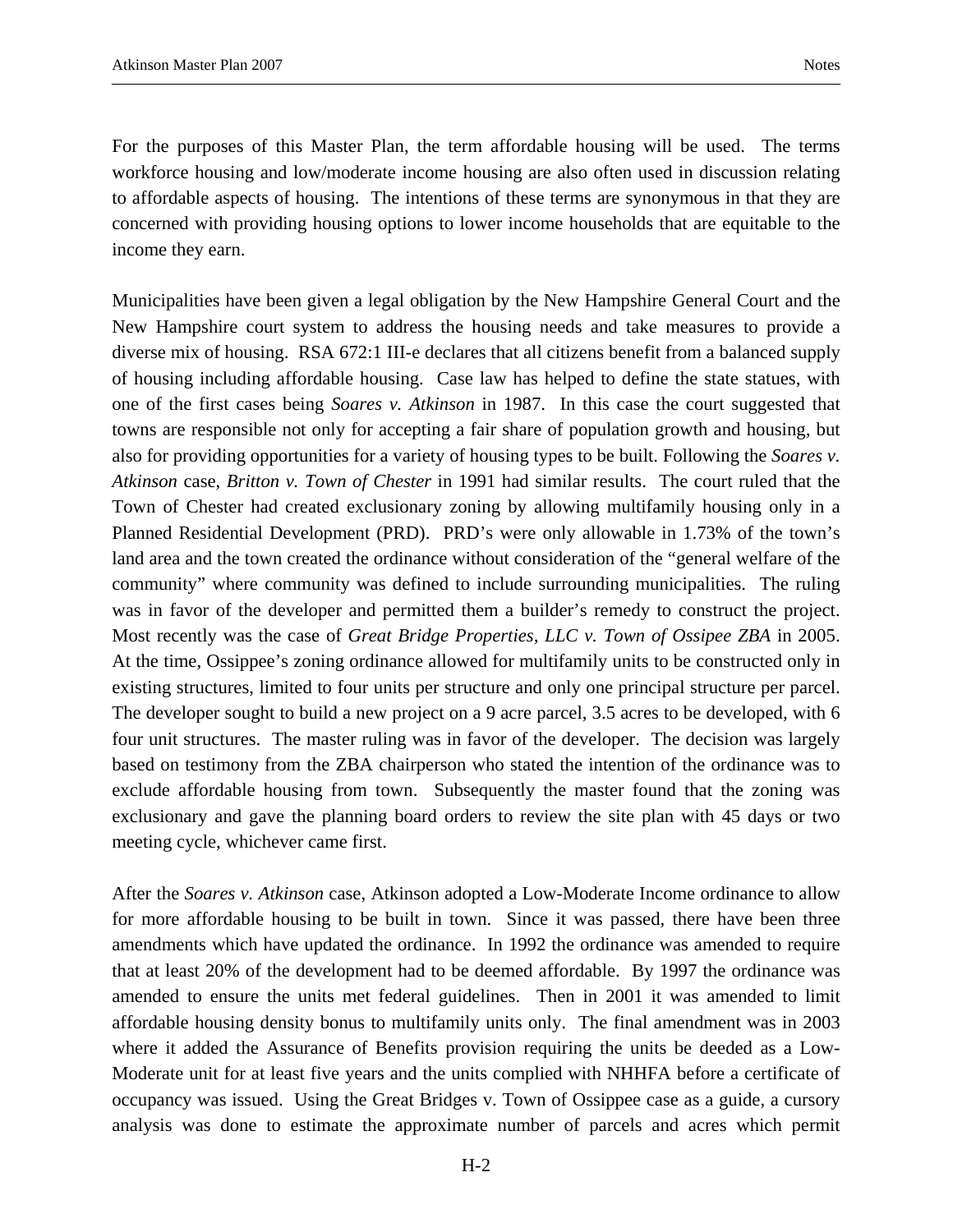affordable housing based on the requirements of the Low-Moderate Income Ordinance. The restrictions applied to the analysis included that the parcel had to be great than 10 acres, was an undeveloped parcel and there were no conservation restrictions on the land. The results showed that approximately 30 parcels in town fit these requirements. The total acreage was just more than 900 acres and equates to approximately 13% of the total area of Atkinson.

Atkinson has taken two additional steps to provide for affordable housing. First, Accessory Dwellings, which are sometimes referred to as in-law apartments, have become a permitted use in town. However there is a restriction that these units can only be built for extended family members housing needs. Second, the Town also permits manufactured housing in all of the five residential zones in town, provided that it is built within a rural cluster residential development. Manufactured Housing Parks are also permitted but they are restricted to RR-3 and TR-2 districts.

#### **HOUSING DEMOGRAPHICS**

The community profile chapter of the Atkinson Master Plan addresses the effect an increasing population will have on Atkinson and surrounding communities. Table H-1 is a condensed version of the population changes for the area. Atkinson's population has grown at a moderate rate over the last three decades, with an average annual population increase of 1.6% from 1980- 1990, 1.7% from 1990-2000 and 1.2% from 2000-2005. These values fall below the average growth rate of 3.5%, 1.9% and 1.4% for the Timberlane School District during the respective time periods. The rate of growth for Atkinson is more closely aligned with the regional growth rates for Rockingham County.

> **POPULATION HISTORY Atkinson & Surrounding Communities 1980-2005**

|                     |         |           | <b>US Census</b> |                  | <b>Average Annual Change</b> |               |                  |  |  |
|---------------------|---------|-----------|------------------|------------------|------------------------------|---------------|------------------|--|--|
| <b>TOWN/AREA</b>    | 1980    | 1990      | 2000             | OEP Est.<br>2005 | 1980-<br>1990                | 1990-<br>2000 | $2000 -$<br>2005 |  |  |
| <b>Atkinson</b>     | 4,397   | 5,188     | 6,178            | 6,560            | $1.6\%$                      | $1.7\%$       | $1.2\%$          |  |  |
| Danville            | 1,318   | 2,534     | 4,023            | 4,490            | 6.3%                         | 4.5%          | 2.2%             |  |  |
| Plaistow            | 5,609   | 7.316     | 7.747            | 7,820            | 2.6%                         | 0.6%          | 0.2%             |  |  |
| Sandown             | 2,057   | 4,060     | 5,143            | 5,850            | 6.6%                         | 2.3%          | 2.5%             |  |  |
| Timber, Sch. Dist.  | 13,381  | 19,098    | 23,091           | 24,720           | 3.5%                         | 1.9%          | 1.4%             |  |  |
| <b>Rock. County</b> | 190,345 | 245,845   | 277,359          | 296,740          | 2.5%                         | $1.2\%$       | $1.3\%$          |  |  |
| <b>NH</b> State     | 920,475 | 1,109,252 | 1,235,786        | 1,315,000        | 1.8%                         | 1.1%          | 1.2%             |  |  |

#### **Table H-1**

Sources: 1980-2000 - US Census Bureau. 2005 - NH Office of Energy and Planning.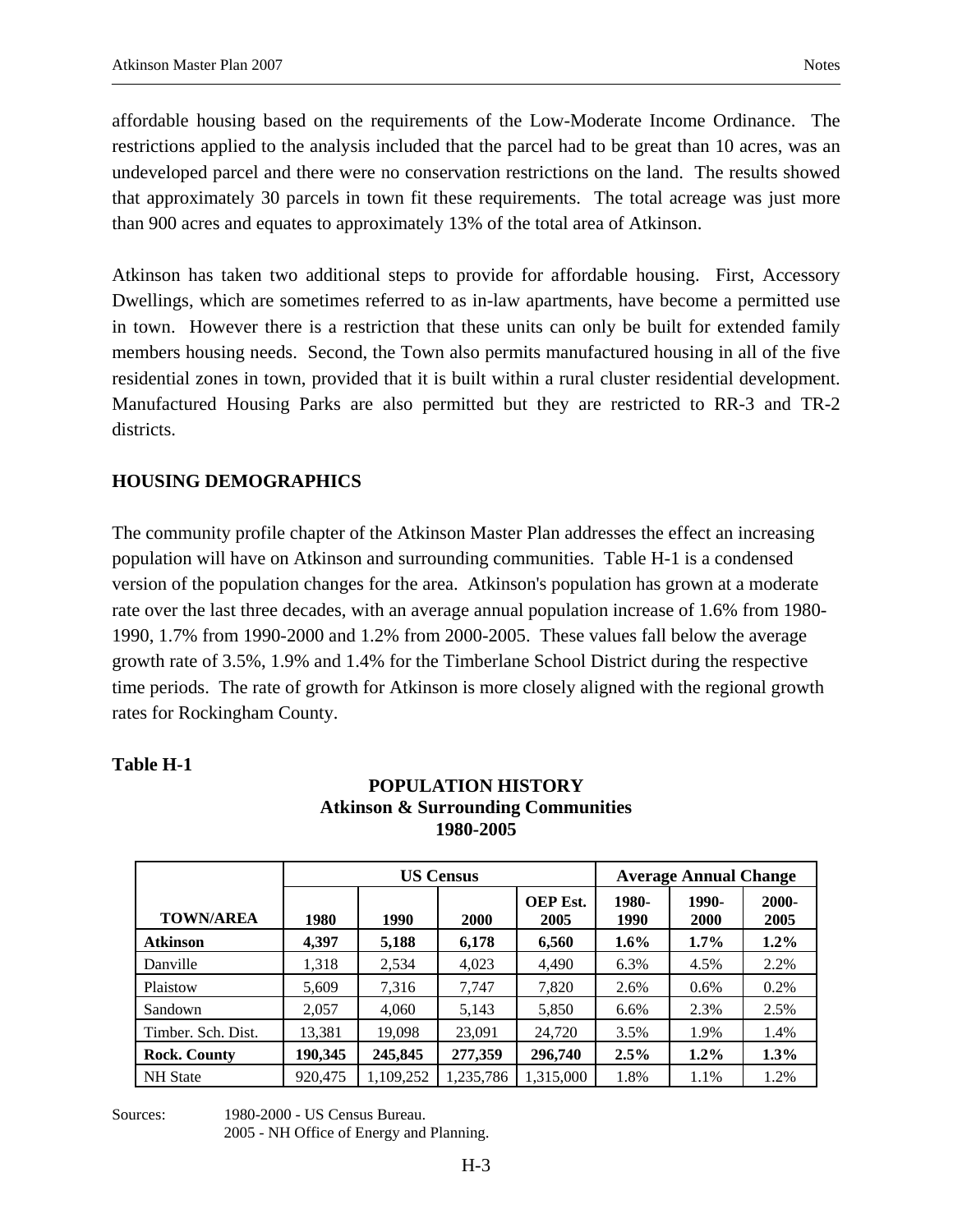The population growth trend is closely correlated to the increase in Atkinson's housing units. Since 1980, the housing units have grown substantially from 1,428 to 2,650 units in 2005, representing a 53% increase (Table H-2). The annual growth rate in housing units for Atkinson was 2.7% from 1980-1990, 2.5% from 1990-2000 and 1.7% from 2000-2005. This declining trend in housing units is also expressed within the Timberlane School District and at a regional level. When compared with projected population estimates in the Community Profile chapter, the most recent trends of approximately 1%-2% annual growth can be expected for the near future.

#### **Table H-2**

|                     |         |         | <b>US Census</b> |                              |               | <b>Average Annual Change</b> |                  |
|---------------------|---------|---------|------------------|------------------------------|---------------|------------------------------|------------------|
| <b>TOWN/AREA</b>    | 1980    | 1990    | 2000             | <b>NHHFA</b><br>Est.<br>2005 | 1980-<br>1990 | 1990-<br>2000                | $2000 -$<br>2005 |
| <b>Atkinson</b>     | 1,428   | 1,885   | 2,431            | 2,650                        | $2.7\%$       | 2.5%                         | $1.7\%$          |
| Danville            | 439     | 960     | 1.479            | 1,662                        | 7.5%          | 4.2%                         | 2.3%             |
| Plaistow            | 1.827   | 2,691   | 2,927            | 2,990                        | 3.8%          | 0.8%                         | 0.4%             |
| Sandown             | 736     | 1,488   | 1.777            | 2,051                        | 6.8%          | 1.8%                         | 2.8%             |
| Timber, Sch. Dist.  | 4,430   | 7,024   | 8,614            | 9,353                        | 4.5%          | 2.0%                         | 1.6%             |
| <b>Rock. County</b> | 69,375  | 101,773 | 113,023          | 122,322                      | $3.8\%$       | $1.0\%$                      | $1.6\%$          |
| <b>NH</b> State     | 349,172 | 503.904 | 547,024          | 588.895                      | 3.6%          | 0.8%                         | 1.5%             |

#### **HOUSING UNITS Atkinson & Surrounding Communities 1980-2005**

Sources: 1980-2000 - US Census Bureau. 2005 - NH Housing and Finance Authority.

In reviewing the housing growth, Atkinson must be evaluated based on its ability to accommodate the projected demand that will be placed on the community. Using the NH Housing Finance Authority (NHHFA) 2005 estimates and OEP population estimates from Table H-1, the number of persons per unit is estimated to be 2.48. By the year 2010, the NH Office of Energy and Planning projects Atkinson's population to reach 6,800. If the 2005 person per unit ratio of 2.48 remains constant, the projected demand on housing units will increase by 91 units which equates to a 3% increase to 2,741 units.

With the charge from the RSA and subsequent rulings from the NH Supreme Court, Atkinson has worked to provide a range of housing types allowed through their zoning ordinances. Table H-3 details the change in housing types between 1990 and 2005 for Atkinson relative to the Timberlane School District towns, Rockingham County and the State of NH. The change in Atkinson between 1990 and 2005 suggests that the multi-family/condo are becoming an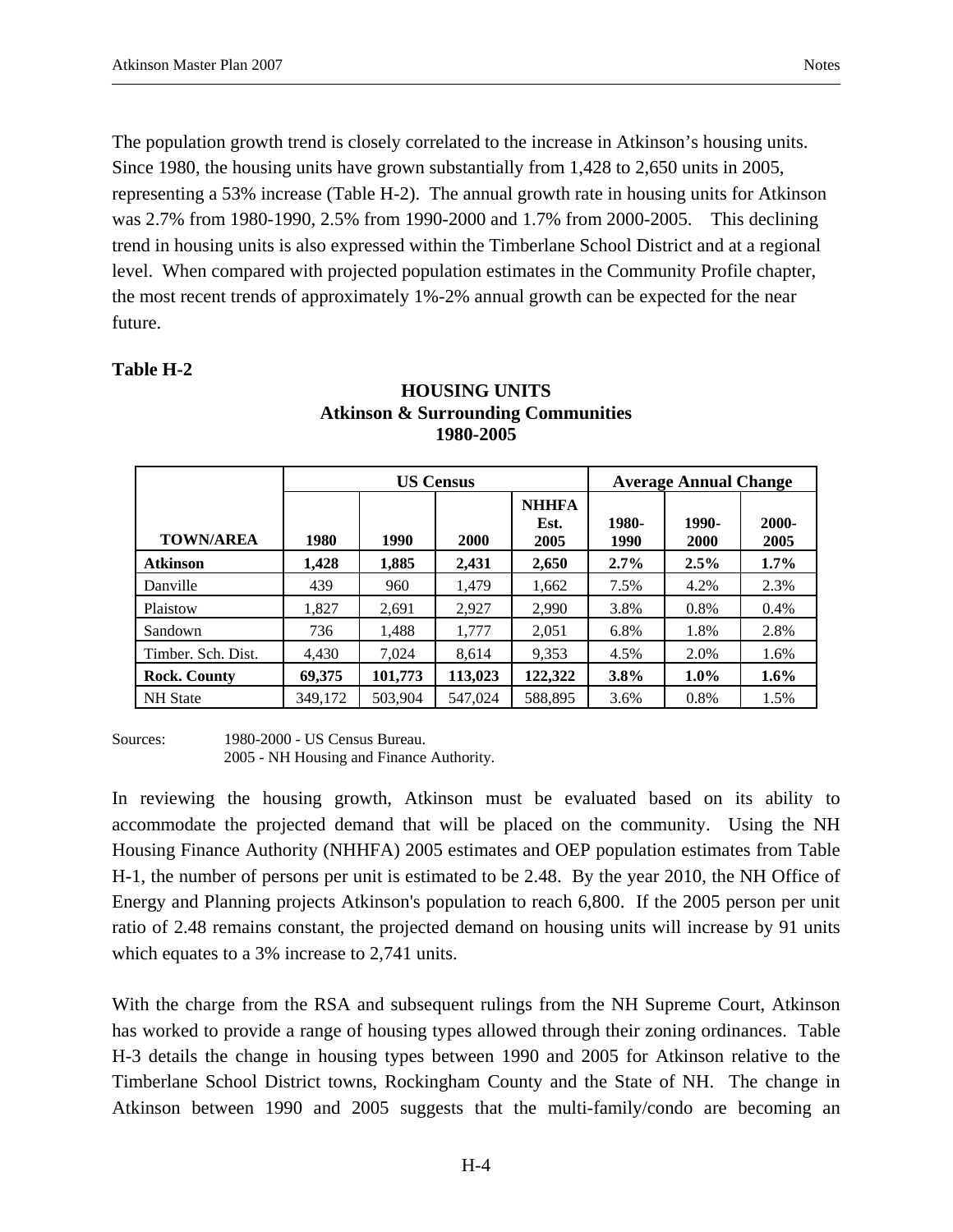increasing share of the housing stock, 14.9% to 27.1% respectively. Subsequently, the shares of single family units have decreased from 84.4% in 1990 to 72.5% in 2005. The trend of an increasing share of multi-family/condo units is unique to Atkinson. The other three towns of the Timberlane school district, Rockingham County and the state of NH all showed a decline in the share of multi-family/condo units and an increase in single family homes.

#### **Table H-3**

|                     |                                    |               |                                       | 1990          |        |                     |              |
|---------------------|------------------------------------|---------------|---------------------------------------|---------------|--------|---------------------|--------------|
|                     | <b>Single Family</b><br>(detached) |               | Multi-family &<br><b>Condominiums</b> |               |        | <b>Manufactured</b> |              |
| Town/Area           | #                                  | $\frac{6}{6}$ | #                                     | $\frac{6}{9}$ | #      | $\frac{0}{0}$       | <b>Total</b> |
| <b>Atkinson</b>     | 1,591                              | 84.4%         | 281                                   | 14.9%         | 13     | $0.7\%$             | 1,885        |
| Danville            | 592                                | 61.7%         | 76                                    | 7.9%          | 292    | 30.4%               | 960          |
| Plaistow            | 1.529                              | 56.8%         | 1.080                                 | 40.1%         | 82     | 3.0%                | 2.691        |
| Sandown             | 1.215                              | 81.7%         | 174                                   | 11.7%         | 99     | 6.7%                | 1.488        |
| Timber. Sch. Dist.  | 3,712                              | 67.1%         | 1,437                                 | 26.0%         | 387    | 7.0%                | 5,536        |
| <b>Rock. County</b> | 61,147                             | 60.1%         | 31,688                                | 31.1%         | 8,938  | 8.8%                | 101,773      |
| <b>NH</b> State     | 297,777                            | 59.1%         | 164.184                               | 32.6%         | 41.943 | 8.3%                | 503.904      |

## **HOUSING BY TYPE Atkinson & Surrounding Communities 1990 & 2005**

Source: 1990, U.S. Census Bureau.

|                     |                                    |       |         | 2005                           |                     |               |              |
|---------------------|------------------------------------|-------|---------|--------------------------------|---------------------|---------------|--------------|
|                     | <b>Single Family</b><br>(detached) |       |         | Multi-family &<br>Condominiums | <b>Manufactured</b> |               |              |
| Town/Area           | #                                  | $\%$  | #       | $\frac{6}{9}$                  | #                   | $\frac{0}{0}$ | <b>Total</b> |
| <b>Atkinson</b>     | 1,921                              | 72.5% | 717     | $27.1\%$                       | 12                  | $0.5\%$       | 2,650        |
| Danville            | 1,212                              | 72.9% | 83      | 5.0%                           | 367                 | 22.1%         | 1,662        |
| Plaistow            | 1,846                              | 61.7% | 1,127   | 37.7%                          | 17                  | 0.6%          | 2,990        |
| Sandown             | 1.746                              | 85.1% | 192     | 9.4%                           | 113                 | 5.5%          | 2,051        |
| Timber. Sch. Dist.  | 6,725                              | 71.9% | 2.119   | 22.6%                          | 509                 | 5.4%          | 9,353        |
| <b>Rock. County</b> | 79,143                             | 64.7% | 35,098  | <b>28.7%</b>                   | 8,091               | $6.6\%$       | 122,332      |
| <b>NH</b> State     | 371.969                            | 63.2% | 177.921 | 30.2%                          | 39,005              | 6.6%          | 588.895      |

Source: 2005, NH Housing Finance Authority

Using the data in Table H-3, it is possible to compare the growth rate of housing units for the town and regions. Single family units in Atkinson grew from 1,591 to 1,921 representing a 17% growth. This growth was substantially lower than the mutli-family/condo growth which saw a 61% increase. Additionally, it is believed that there are a number of single-family homes that have been converted to multi-family units without appropriate permits or approvals. Although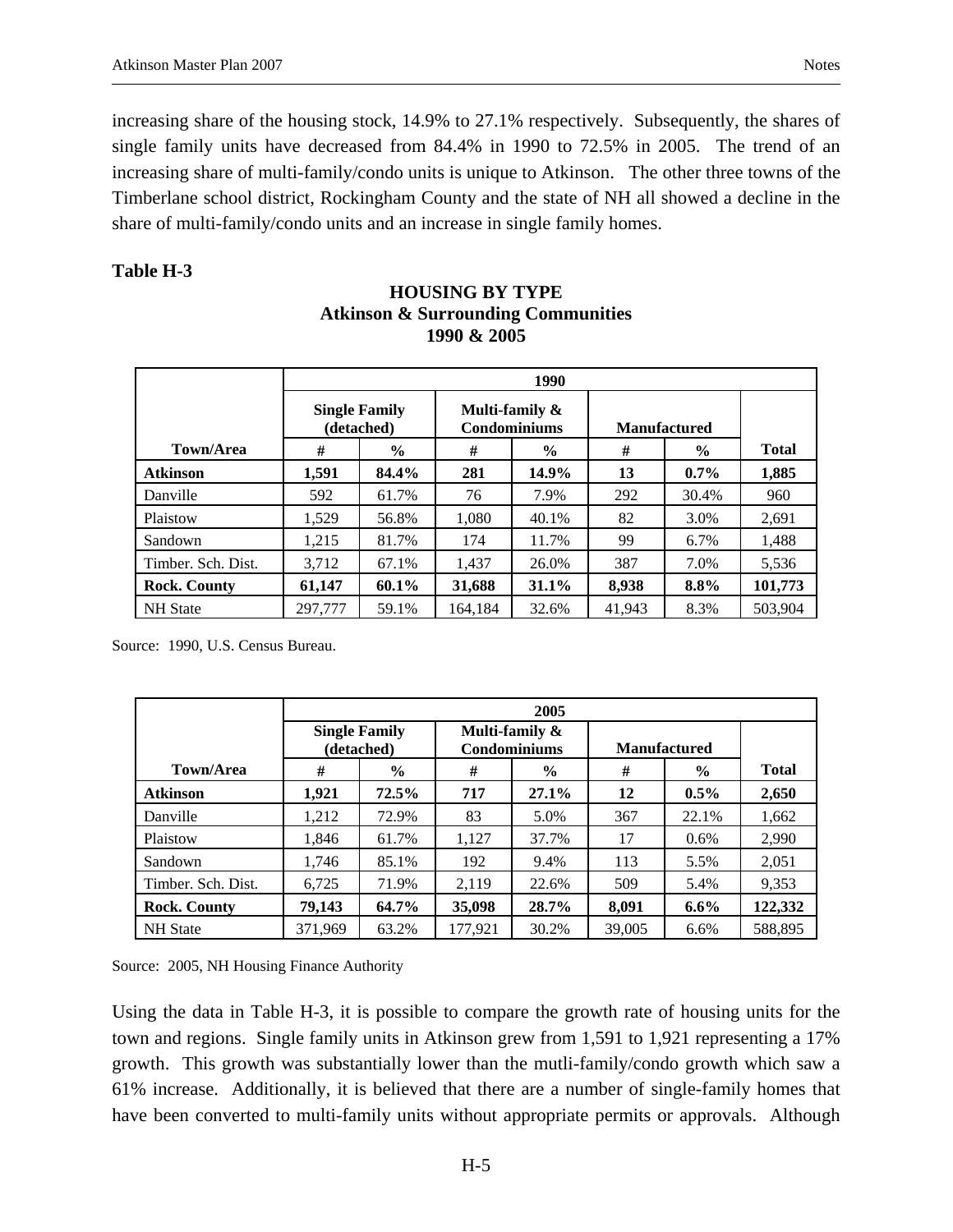these units are sometimes found during property valuations, not all are accounted for in this statistical analysis. The Timberlane School District's growth in single family and multi-family units was 45% and 32% respectively while Rockingham County realized a 22% growth in single family units and 10% growth in multi-family/condo units. These numbers support the trend shown in housing shares which show Atkinson having an increasing development of multifamily/condo units compared to other towns and regions.

Figure H-1 illustrates the housing type data from Table H-3 between Atkinson, Timberlane School District, Rockingham County and the state of NH for 2005. Atkinson mix of housing types is similar to the mix of the comparative regions. All of them have strong concentrations of single-family units which are double the share of multi-family/condo units. Manufactured homes are shown to be a lower share in Atkinson (.5%) versus the Timberlane School District (5.4%) and Rockingham County (6.6%).

#### **FIGURE H-1**



**HOUSING TYPE Atkinson & Surrounding Community 2005** 

Source: 2005, NH Housing Finance Authority.

The increase in multi-family/condo units which in 2005 accounted for 27.1% of Atkinson's housing is equivalent to the housing stock of multi-family/condo units in Rockingham County (28.7%) and falls just short of the 30.2% for the state of New Hampshire.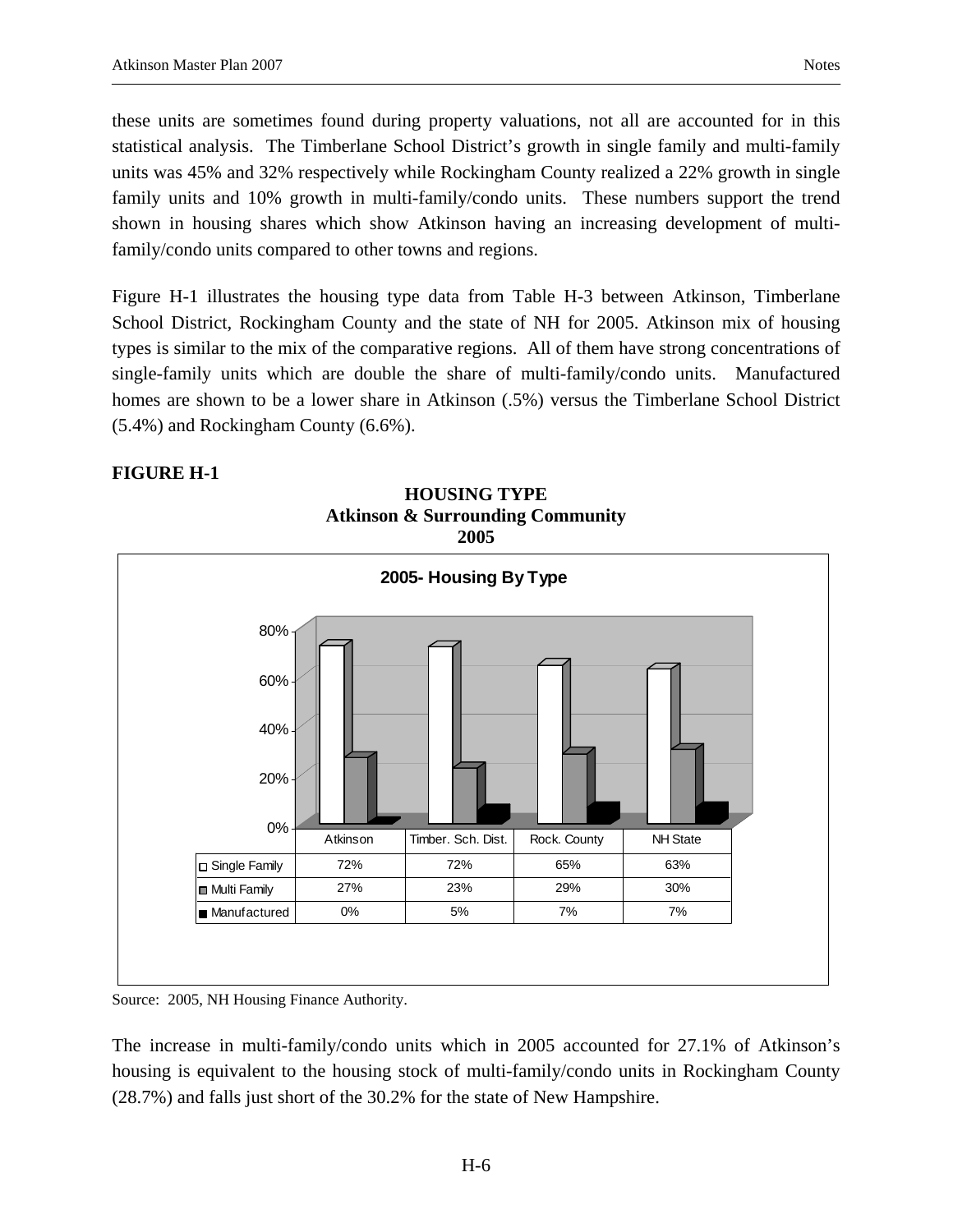There is also a correlation between housing type, occupancy status and housing tenure, which categorizes housing units by ownership and rental status. In 2000, Atkinson's total number of occupied housing units was 2,317, leaving approximately 5% of housing units vacant (Table H-4). Ideally vacancy levels should hover around 3% which places Atkinson slightly above desired levels. However these levels are considered acceptable due to the higher seasonal housing compared to surrounding communities. The non seasonal vacancy percent (1.6%) is relatively low and this category includes house that are for sale or available rental units. The lower non seasonal vacancy percent attests to the constraints the housing industry has experienced in Atkinson and the state of New Hampshire.

Owner-occupied units represent 84.7% of all housing units and renter-occupied units stood at 10.6%. These levels are analogous to levels in Timberlane School District but fall short of the county and state levels. The connection to housing type is that multi-family/condo units tend to have a higher percentage of occupants who rent, and rental units are traditionally more affordable.

#### **TABLE H-4**

| HOUSING UNITS BY TENUKE                       |
|-----------------------------------------------|
| <b>Atkinson &amp; Surrounding Communities</b> |
| <b>2000</b>                                   |
|                                               |

**HOUSING UNITS BY TENURE** 

|                     | <b>Total</b>   |            |                     | <b>Occupancy</b> |                             |         |                | <b>Tenure</b> |                 |               |
|---------------------|----------------|------------|---------------------|------------------|-----------------------------|---------|----------------|---------------|-----------------|---------------|
|                     | All            | All        |                     |                  | <b>Vacant Housing Units</b> |         | Owner-occupied |               | Renter-occupied |               |
|                     | <b>Housing</b> | Occupied   | <b>Non Seasonal</b> |                  | <b>Seasonal</b>             |         |                |               |                 |               |
| Town/Area           | $#$ units      | $\#$ units | #                   | $\frac{0}{0}$    | #                           | $\%$    | #              | $\frac{6}{6}$ | #               | $\frac{6}{6}$ |
| <b>Atkinson</b>     | 2,431          | 2,317      | 39                  | 1.6%             | 75                          | 3.1%    | 2.060          | 84.7%         | 257             | 10.6%         |
| Danville            | 1.479          | 1.428      | 34                  | 2.3%             | 17                          | 1.1%    | 1,302          | 88.0%         | 126             | 8.5%          |
| Plaistow            | 2.927          | 2,871      | 30                  | 1.0%             | 26                          | 0.9%    | 2.264          | 77.3%         | 607             | 20.7%         |
| Sandown             | 1,777          | 1,694      | 39                  | 2.2%             | 44                          | 2.5%    | 1,521          | 85.6%         | 173             | 9.7%          |
| Timber. Sch. Dist.  | 6,837          | 6.616      | 103                 | 1.5%             | 118                         | 1.7%    | 5,626          | 82.3%         | 990             | 14.5%         |
| <b>Rock. County</b> | 113,023        | 104,529    | 2,435               | $2.2\%$          | 6,059                       | $5.4\%$ | 78,999         | 69.9%         | 25,530          | 22.6%         |
| <b>NH</b> State     | 547,024        | 474,606    | 15,167              | 2.8%             | 57,251                      | 10.5%   | 330,783        | 60.5%         | 143,823         | 26.3%         |

Source: 2000, U.S. Census Bureau.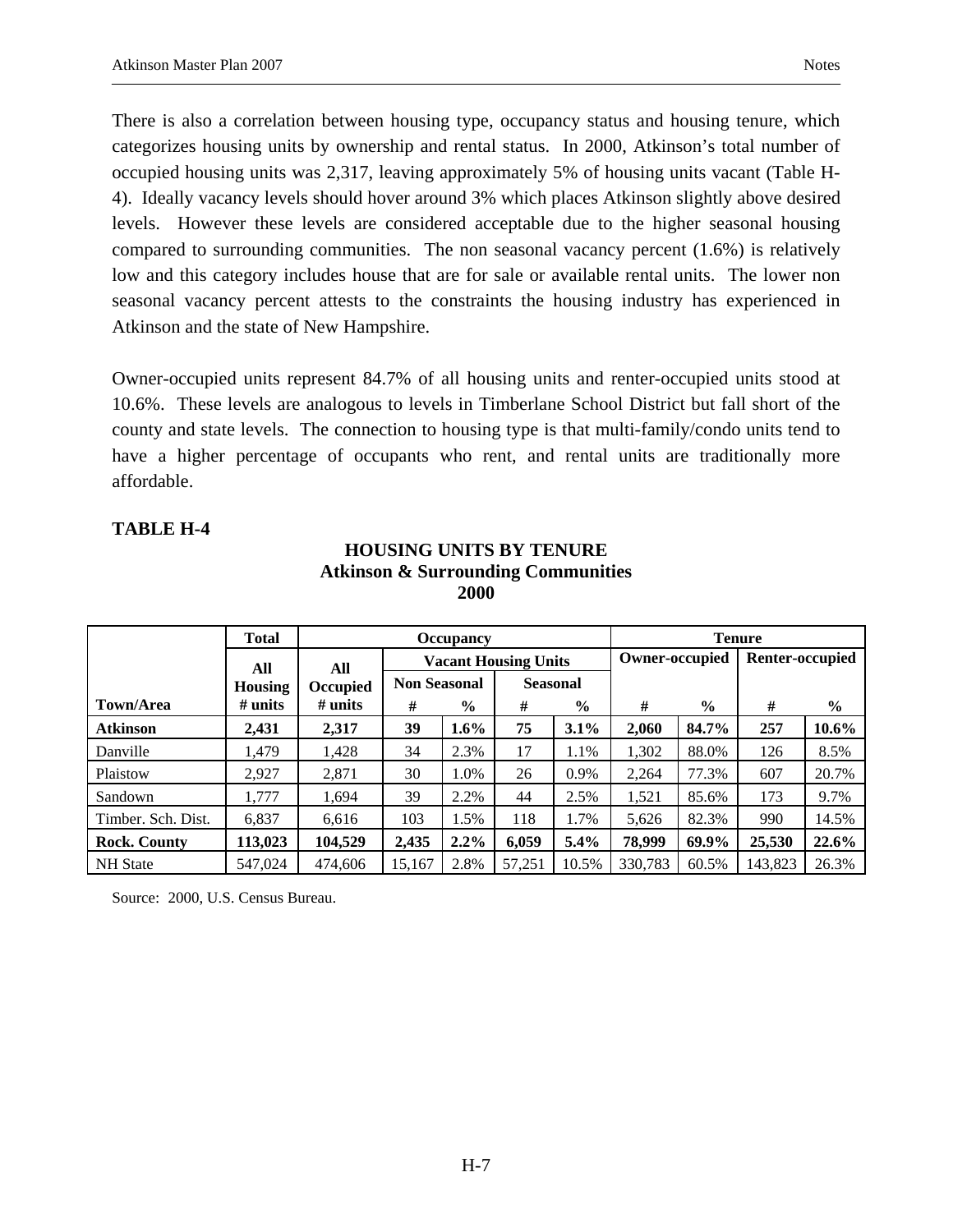#### **HOUSING ECONOMICS**

The cost of housing has seen a significant increase in the Seacoast region of New Hampshire over the past decade. As discussed in the background of the housing chapter, this has been partially affected by Boston's housing market but also by the quality of life in the region, favorable mortgage rates and supply levels.

One variable which fluctuates with housing market prices is building permits. Figure H-2 lists the number of building permits granted between 1990 and 2005. Till 1998, Atkinson experienced consistent growth, with only slightly higher number of building permits compared to surrounding towns. An interesting pattern occurred between 1999-2002. During this timeframe Atkinson saw a record number of permits while permits in surrounding towns saw a decline. There were four large developments which caused this spike in building permits. They included Settler's Ridge (99 units), Centerview Hollow (63 units), Cogswell Farm (55 units) and Mill Stream (24 units). After 2002, the number of permits declined and a relatively low number of building permits have been granted since the spike which was experience earlier in the decade.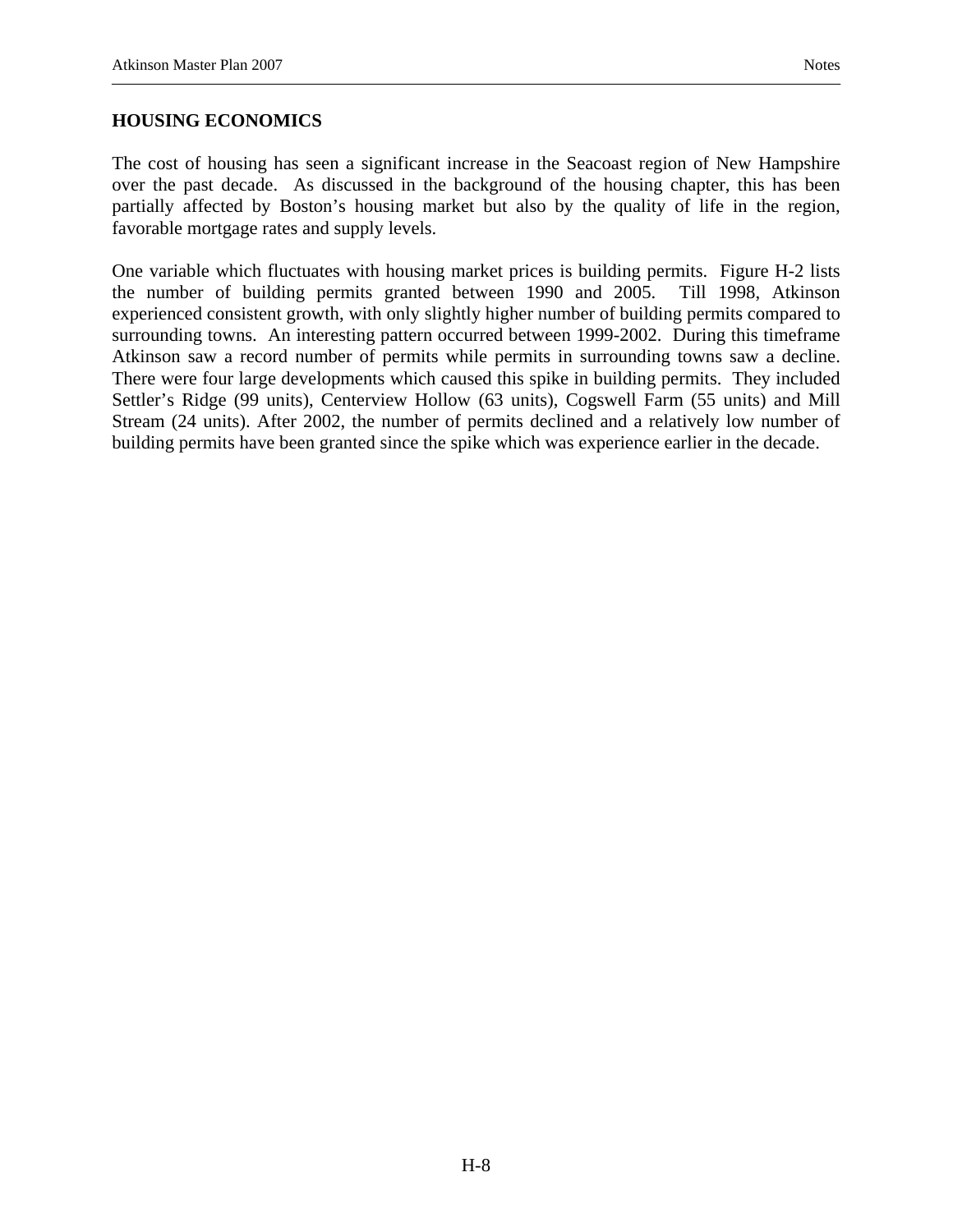#### **FIGURE H-2**





Data for Figure H-2

| <b>TOWN/AREA</b>    | 1990 | 199       | 1992 | 1993 | 1994 | 1995      | 1996         | 1997 | 1998 | 1999 | 2000          | 2001 | 2002 | 2003 | 2004 | 2005         |
|---------------------|------|-----------|------|------|------|-----------|--------------|------|------|------|---------------|------|------|------|------|--------------|
| <b>Atkinson</b>     | 67   | 63        | 55   | 66   | 53   | 41        | 65           | 42   | 58   | 125  | 76            | 88   | 25   | 24   | o    | 18           |
| Danville            | 39   | 25        | 32   | 30   | 44   | 72<br>. L | 84           | 91   | 70   | 10   | 25            | 31   | 53   | 33   | 41   |              |
| Plaistow            | O    |           | 33   | 44   | 33   | 24        | 40           | 33   | 38   | 34   |               | l 6  | 25   |      |      | <sub>0</sub> |
| Sandown             | 25   | 12<br>⊥ ∠ | 50   | 56   | 65   | 33        | 22           | 33   | 22   | 19   | $\mathcal{I}$ | 61   | 70   | 53   | 73   | 43           |
| Timber. Sch. Dist.  | 137  | 106       | 170  | 196  | 195  | 70        | $21^{\circ}$ | 199  | 188  | 188  | 135           | 196  | 73   | 15   | 120  | 71           |
| <b>Rock. County</b> | 1048 | 982       | 1234 | 1495 | 1347 | 1239      | 1286         | 1646 | 1873 | 2061 | 2064          | 1576 | 1579 | 2071 | 2019 | 1583         |
| <b>NH</b> State     | 4745 | 37        | 4334 | 4647 | 4731 | 447'      | 5200         | 5992 | 6653 | 7286 | 7551          | 7079 | 8907 | 9270 | 9064 | 2445         |

Source: 2005 New Hampshire Housing Finance Authority.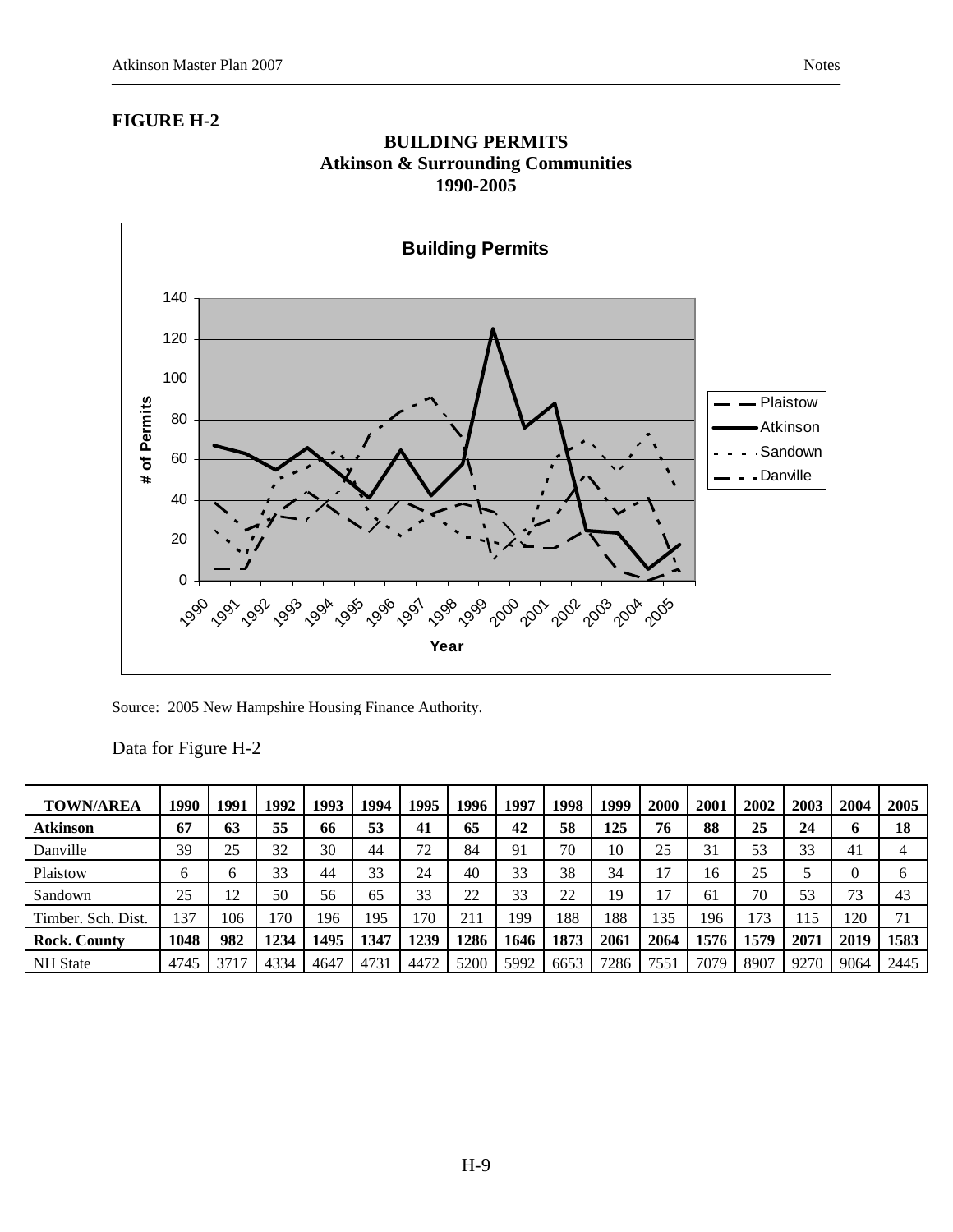As identified earlier, the Seacoast region of New Hampshire has experienced several significant changes in recent decades; one of those being the escalating costs of housing. The Rockingham Planning Commission has worked throughout the 1990's to understand these impacts by coordinating regional housing need assessments. The purpose of the assessment was to quantify the size and distribution of the need for affordable housing in the region. By quantifying the stock of affordable housing, towns can assess whether they are meeting their required "fair share" of affordable housing. However, the assessment clearly states that this information is meant to be used only as a general indicator of the distribution of housing needs in the region, not as a prescription of units needed in a particular town.

The U.S. Census and New Hampshire Housing and Finance Authority are valuable sources to analyze current patterns in affordable housing. Table H-5 lists the median home price and median rents for Atkinson and surrounding communities between 1990-2006. Atkinson had a 48.3% increase in median home price for this time period with an median house price of \$337,000 in 2006. Likewise the median rental costs in Atkinson escalated 28.7% to \$600 in 2005.

#### **TABLE H-5**

## **MEDIAN HOUSING VALUE AND RENTAL COSTS Atkinson & Surrounding Communities 1990-2006**

|                     | 1990<br>Median | 2006<br><b>Median</b> | $\frac{6}{6}$   | 1990<br><b>Median</b> | 2006<br><b>Median</b> | $\frac{0}{0}$   |
|---------------------|----------------|-----------------------|-----------------|-----------------------|-----------------------|-----------------|
| Town/Area           | Home<br>Price  | Home<br>Price         | change<br>90-06 | Rent<br>(\$/month)    | Rent<br>(\$/month)    | change<br>90-06 |
| <b>Atkinson</b>     | \$174,100      | \$337,000             | 48.3%           | \$428                 | $$600*$               | 28.7%           |
| Danville            | \$147,800      | \$285,000*            | 48.1%           | \$553                 | $$944*$               | 41.4%           |
| Plaistow            | \$149,900      | \$252,350             | 40.6%           | \$714                 | \$983                 | 27.4%           |
| Sandown             | \$142,400      | \$298,400             | 52.3%           | \$789                 | \$818**               | 3.5%            |
| Timber. Sch. Dist.  | \$158,250      | \$295,917             | 46.5%           | \$609                 | \$983                 | 38.1%           |
| <b>Rock. County</b> | \$149,800      | \$303,000             | 50.6%           | \$614                 | \$994                 | 38.2%           |
| <b>NH</b> State     | \$129,300      | \$250,000             | 48.3%           | \$549                 | \$928                 | 40.8%           |

\*- Data from 2005

\*\*- Data from 2000

Source: 1990, 2000, U.S. Census Bureau.

2005, 2006, New Hampshire Housing and Finance Authority.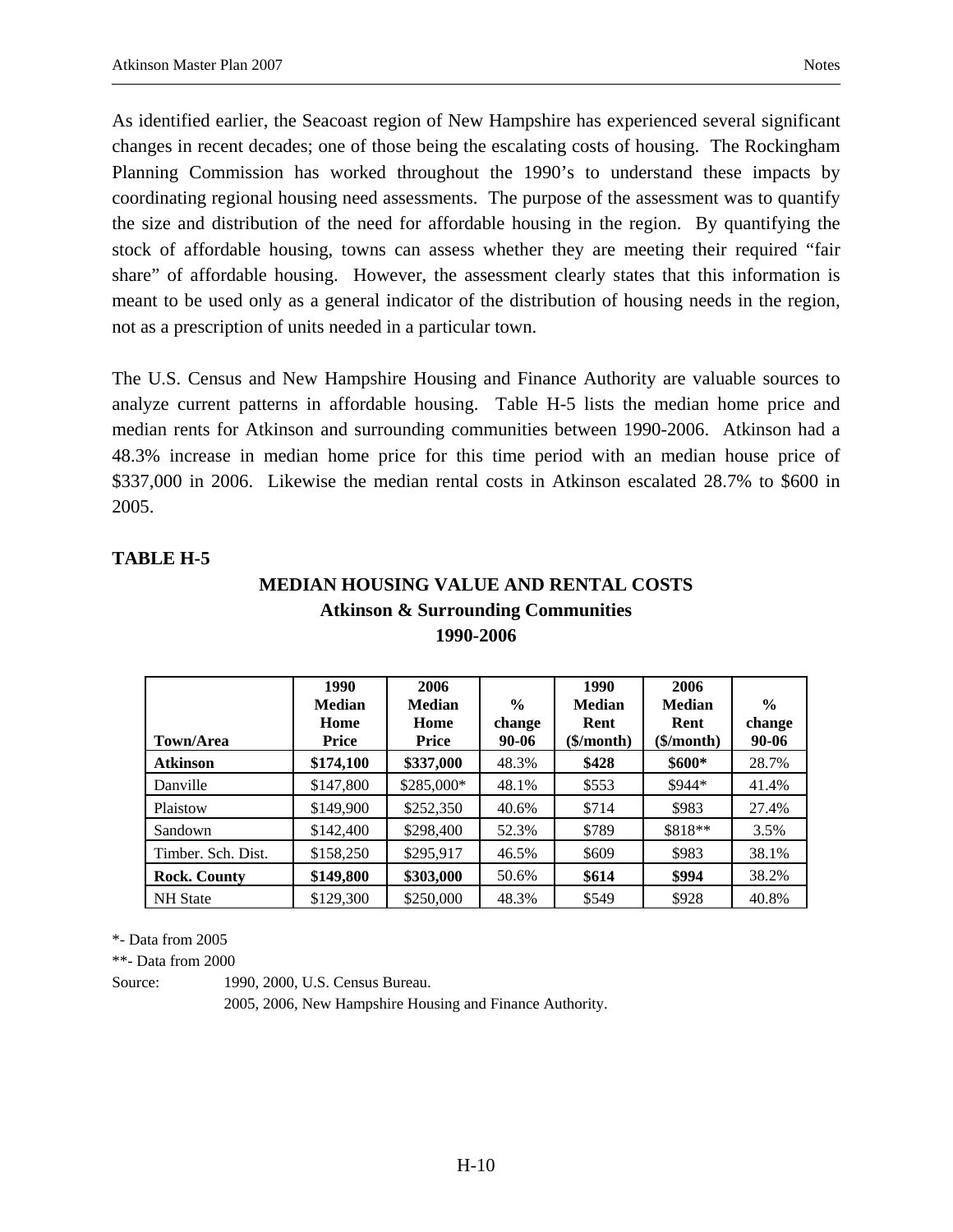Table H-6 takes the median housing and rental costs a step further and analyzes the year 2000 prices to county medians. With a median house price of \$197,900, Atkinson was 20% higher than Rockingham counties median housing price (\$164,900). The median mortgage payment for Atkinson was \$1,465 and was the highest of the represented towns.

# **TABLE H-6 COUNTY COMPARISON OF MEDIAN HOUSING AND RENTAL COSTS Atkinson & Surrounding Communities**

**2000** 

|                     |                               |                                   | 2000 Census                                        |                                   |                                                                      | <b>Real Estate Sales</b><br>Data: Jan02-Sep03 |                            |
|---------------------|-------------------------------|-----------------------------------|----------------------------------------------------|-----------------------------------|----------------------------------------------------------------------|-----------------------------------------------|----------------------------|
| Town/Area           | <b>Median</b><br><b>Price</b> | $%$ of<br>County<br><b>Median</b> | <b>Median</b><br>Rent<br>$(\frac{\sigma}{\sigma})$ | $%$ of<br>County<br><b>Median</b> | <b>Median</b><br>Mortgage<br>$(\frac{\epsilon}{m} \cdot \mathbf{m})$ | Avg. Res.<br><b>Sale Price</b>                | # Sales<br><b>Reported</b> |
| <b>Atkinson</b>     | \$197,900                     | 120.0%                            | \$509                                              | 71.0%                             | \$1,465                                                              | \$297,524                                     | 206                        |
| Danville            | \$160,900                     | 97.6%                             | \$613                                              | 85.5%                             | \$1,340                                                              | \$224,534                                     | 152                        |
| Plaistow            | \$158,100                     | 95.9%                             | \$793                                              | 110.6%                            | \$1,338                                                              | \$227,845                                     | 246                        |
| Sandown             | \$144,100                     | 87.4%                             | \$818                                              | 114.1%                            | \$1,384                                                              | \$229,286                                     | 248                        |
| Timber. Sch. Dist.  | \$171,000                     | 103.7%                            | \$664                                              | 92.5%                             | \$1,402                                                              | \$244,797                                     | 852                        |
| <b>Rock. County</b> | \$164,900                     | 100.0%                            | \$717                                              | 100.0%                            | \$1,390                                                              | \$285,684                                     | 7,833                      |
| <b>NH</b> State     | \$133,300                     | 80.8%                             | \$646                                              | 90.1%                             | \$1,226                                                              | N/A                                           | N/A                        |

Source: 2000, U.S. Census Bureau. 2003, Real Data Corp.

Household income in Figure H-3 shows that Atkinson is slightly more affluent than the Rockingham Planning Commission region. The largest discrepancy between the two areas is in the number of above moderate income residents. Atkinson has 45% of its residents within this class while the RPC region had 37%. The second largest discrepancy was in the very low income where only 16% of the population in Atkinson fell into this classification compared to 22% in the RPC region.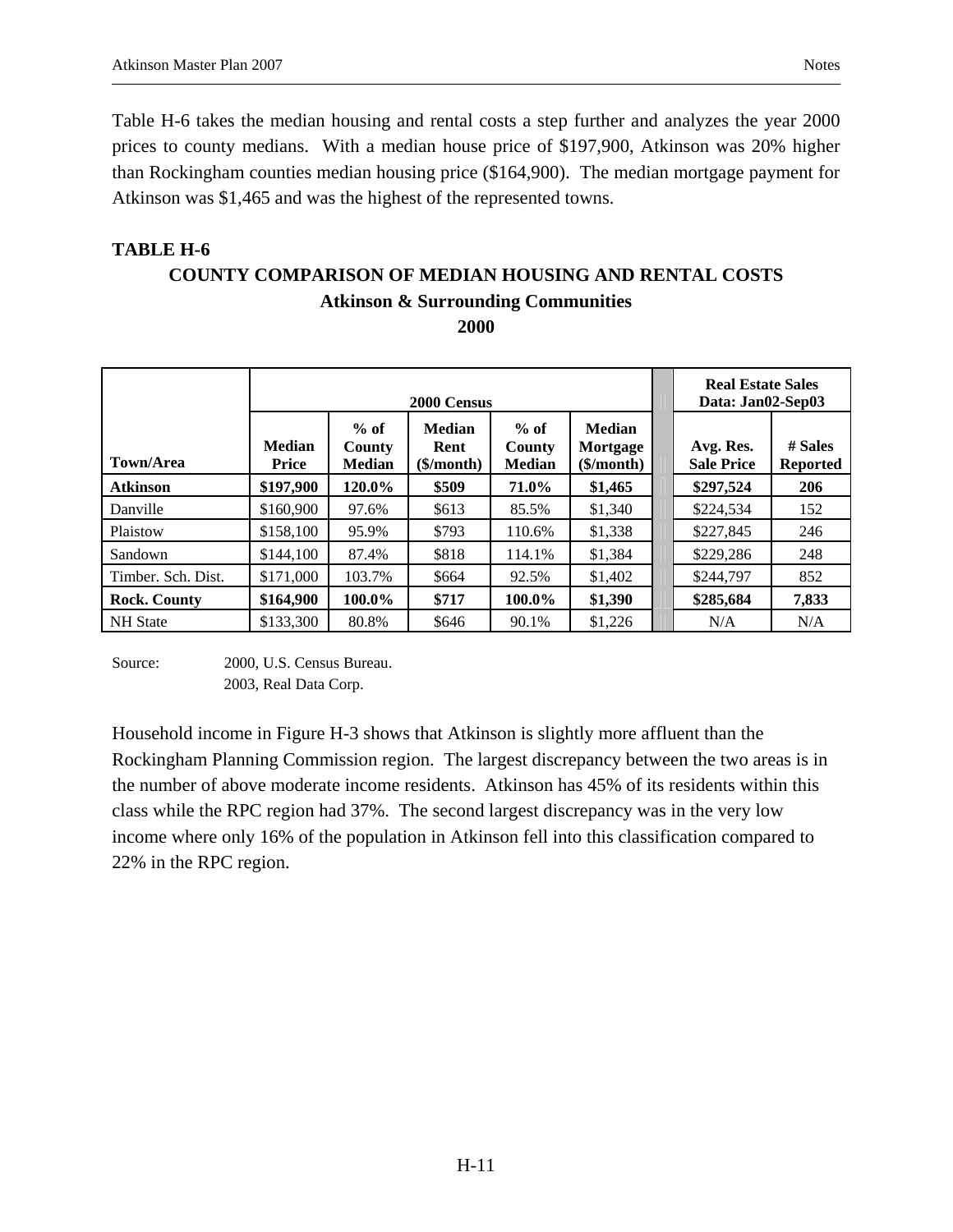### **FIGURE H-3**

#### **HOUSEHOLDS BY INCOME RANGE Atkinson & Rockingham County 1999**





On the following page, Figure H-4 depicts the affordability of owning a home in Atkinson and surrounding communities for the years 2000 and 2006. The data shows the sale price of homes, both single family and condominium, and compares it to the median affordable home price. The median affordable home price was calculated by taking 30% of the median household income in Atkinson and applying it into a standard mortgage product (30 years, 6% interest). House insurance, PM insurance and property taxes for the given year were also factored into the housing costs. This is an estimate that could adjust depending on an individual's down payment, interest percentage on the mortgage and other factors.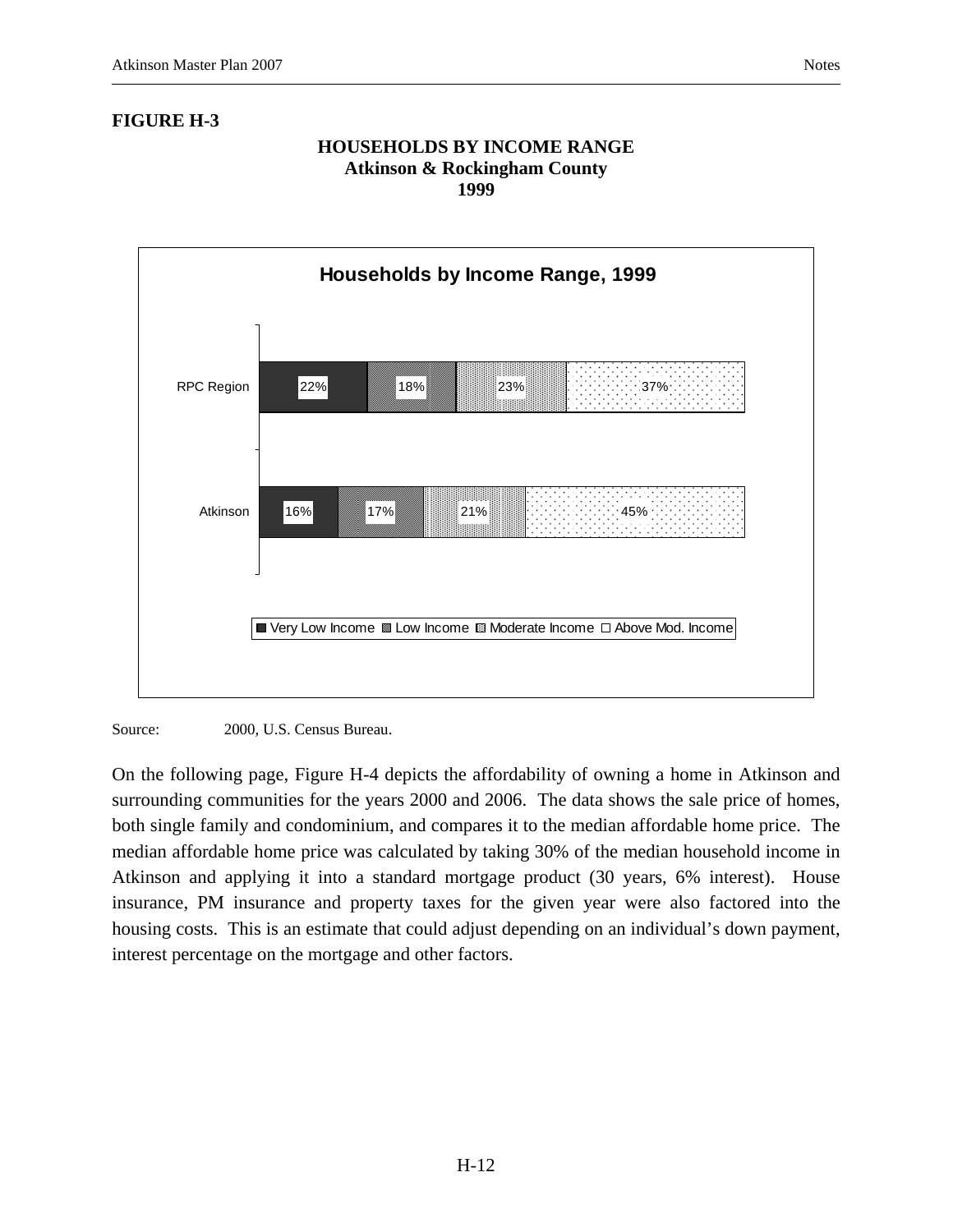#### **FIGURE H-4**

#### **HOUSING OWNERSHIP AFFORDABILITY Atkinson & Surrounding Towns 2000 & 2006**





Source: 2007 New Hampshire Housing Finance Authority.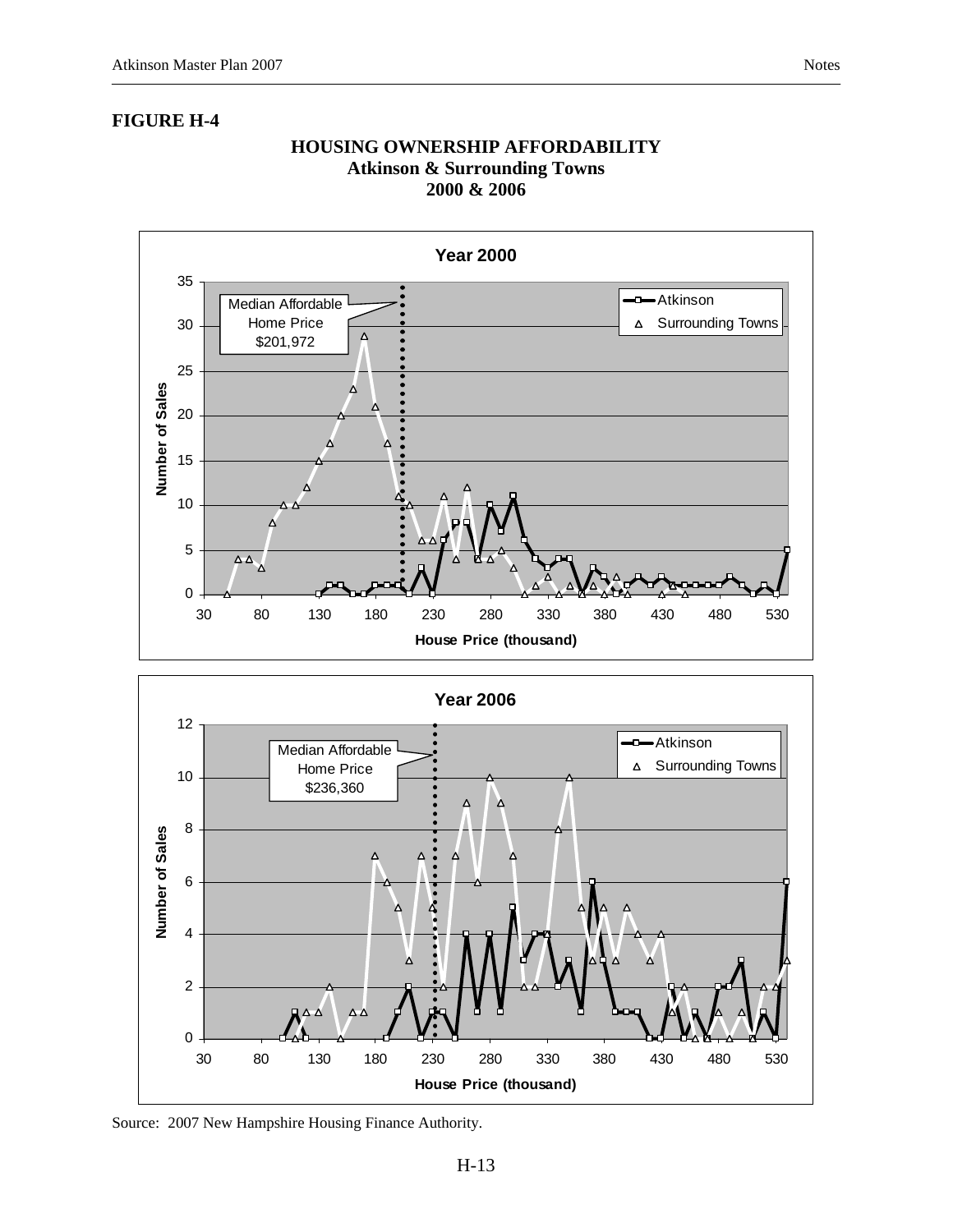Figure H-4 shows that Atkinson when compared to surrounding communities is relatively less affordable to median income earning households. The median affordable home price in Atkinson in 2000 was \$201,972. At this level, only 4.6% of the homes sold in Atkinson were affordable. This was vastly different compared to the surrounding communities of Danville, Plaistow and Sandown, where 73.6% of the homes in these communities were accessible to at an affordable level to households earning the median income.

By 2006 there was a large shift in home prices of the surrounding communities. With a median affordable home price of \$236,360, a household in Atkinson making the median income had access to 24.5% of the housing market of surrounding communities. While the housing prices in Atkinson also saw high levels of appreciation, there was lower shift in the percent of houses which were affordable. In Atkinson, those same households had access to 7.5% of the homes in town, resulting in an increase of 2.9% from the year 2000. It's difficult to quantify why there was such a steep shift in the market price of surrounding communities. Some explanation may lie in the appreciation in the housing market, the shifting demographics of the buyers (ie. less low income buyers), deflated costs of housing in surrounding communities in 2000 and possibly the reduction in building permits for new construction projects.

In the explanation for the previous figure, it was mentioned that 30% of a household's income was determined to be the equitable amount which should go towards housing costs. The New Hampshire Housing Finance Authority categorizes this information into income brackets to show the percent of property owners who pay less than 30% and more than 30% of their income towards housing costs (figure H-5). The figure reveals that 76% of households from all income brackets pay less than 30% of their income towards housing costs. This percent is considerably high but it is difficult to apply to the larger picture of affordable housing. The statistic is simply showing that a high proportion of residents earn enough money to keep their housing costs at or below the 30% of their income level. It does not show that housing is affordable in Atkinson. As expected, there is a positive correlation between income bracket and number of households who own their property. Also revealed is the relationship between income and the percent of income which goes towards mortgage payment. The lower income levels pay a greater percentage of their income towards their mortgage payment versus the higher income brackets that pay a lower percentage of their income.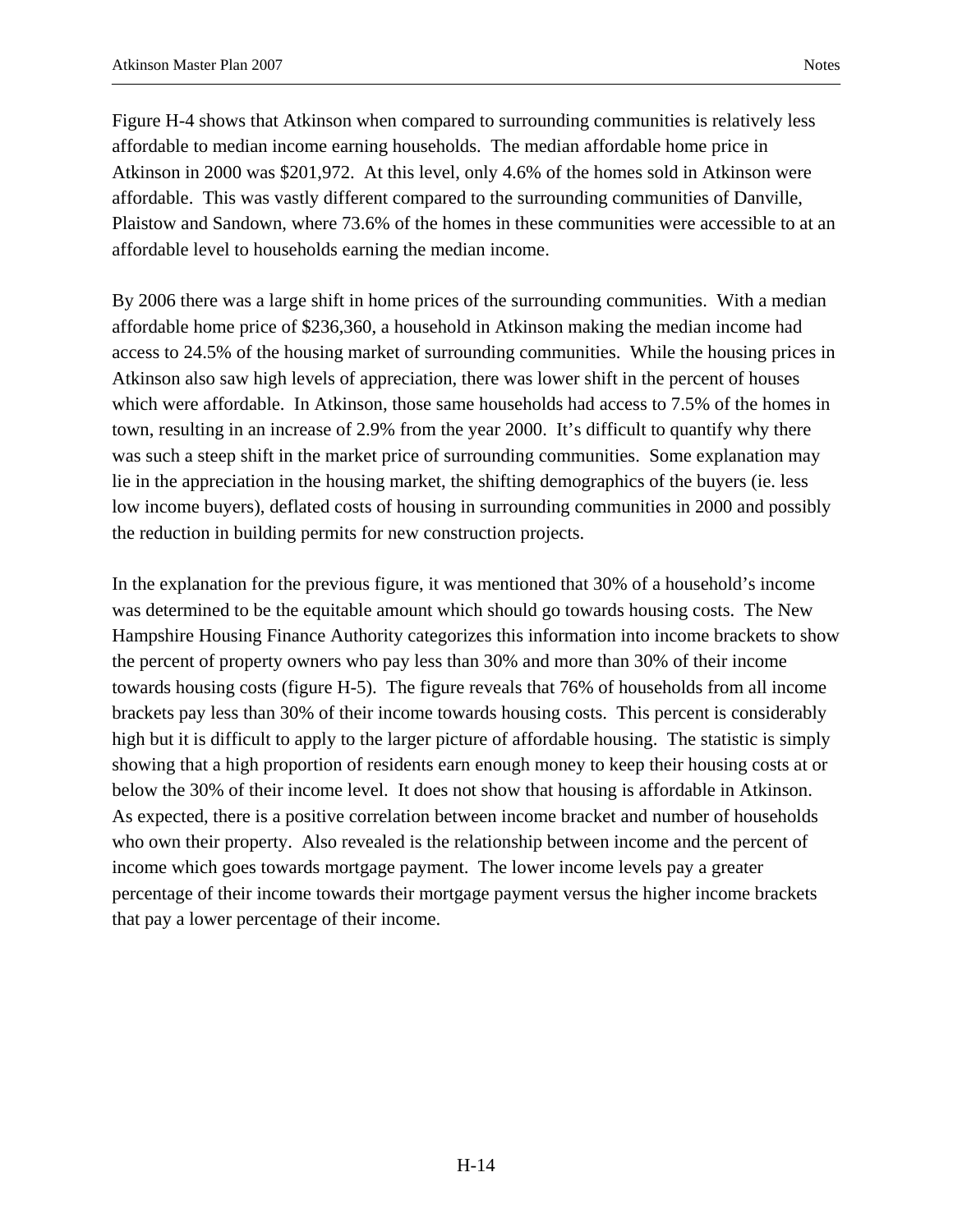# **FIGURE H-5 HOUSEHOLD INCOME TOWARDS HOUSING COSTS- OWNERSHIP Atkinson**



#### Data

| Category             | $<$ \$10K | $$10,000$ to<br>\$19,999 | \$20,000 to<br>\$34,999 | \$35,000 to<br>\$49,999 | \$50,000 to<br>\$74,999 | $$75,000$ to<br>\$99,999 | > \$100K | Totals |
|----------------------|-----------|--------------------------|-------------------------|-------------------------|-------------------------|--------------------------|----------|--------|
| $<$ 30% Income       |           |                          | 52                      | 117                     | 342                     | 298                      | 558      | 1,367  |
| $>$ 30% Income       | 28        | 60                       | 99                      | 118                     | 102                     | 17                       |          | 424    |
| Not Computed         |           |                          |                         |                         |                         |                          |          |        |
| All Owner Households | 28        | 60                       | 151                     | 235                     | 444                     | 315                      | 558      | 1,791  |

Source: 2005 New Hampshire Housing Finance Authority.

Figure H-6 is similar to Figure H-5 but this time it compares the percent of household income which goes towards rental costs. In addition to the mutually exclusive greater than 30% and less than 30%, there is a third category titled "not computed". These households opted not to provide their information to NHHFA. The patterns in figure H-6 are similar to figure H-5; Households who are in a higher income bracket, pay less of their income towards rental costs. Figure H-6 does differ though. Instead of a positive correlation between housing income and the number of households renting, there is a negative correlation. In other words, it could be stated that as income increases, there are less households who rent. This is logical and the opposing findings between rental costs and mortgage costs support each other's results. A final note of interest is the scale on the y axis in both figures. Similar to the data from Table H-4 which found that a majority of households own property (84.7%) versus those who rent (10.6%), there are hundreds more households in figure H-5 compared to figure H-6.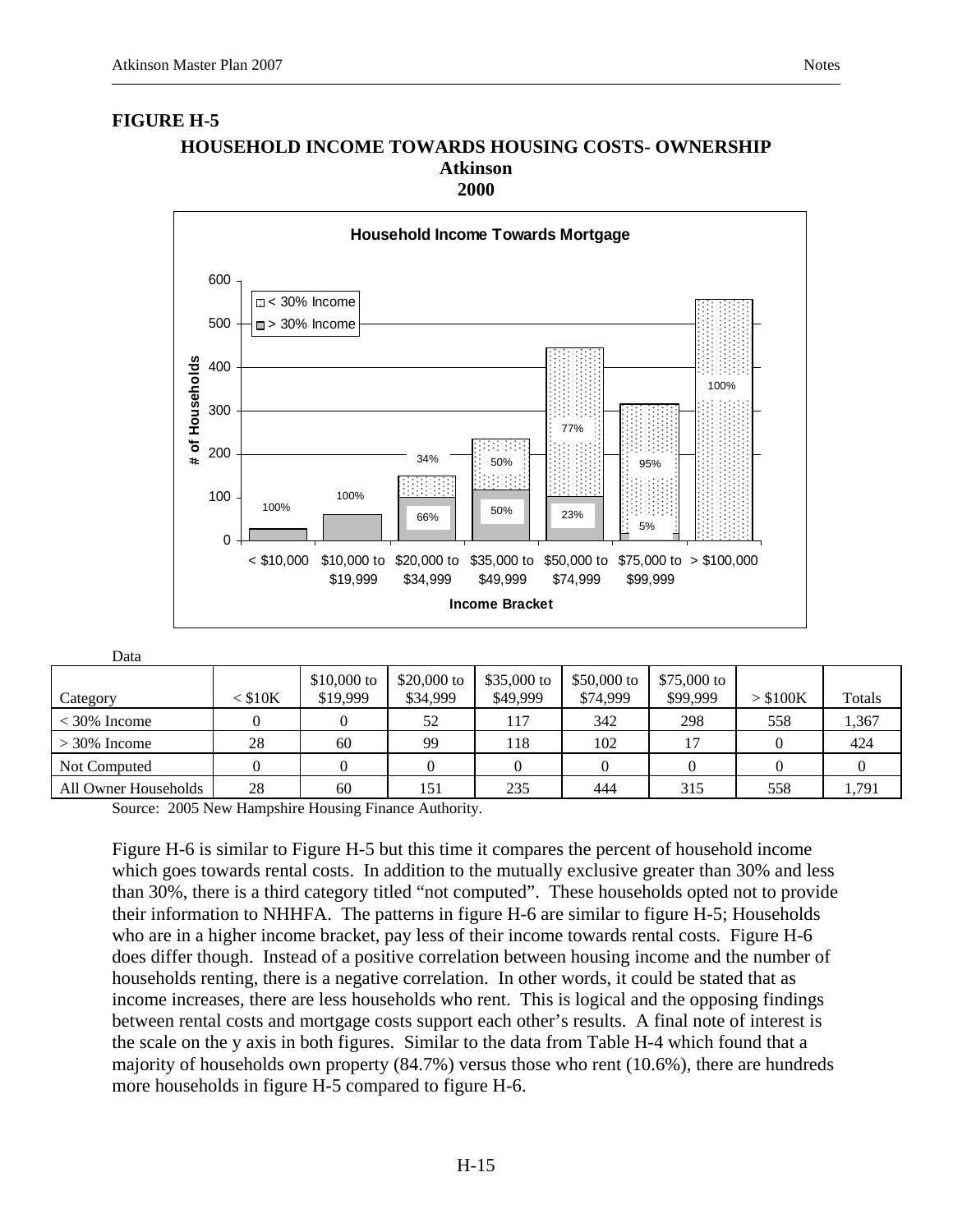

#### Data

| Category              | $<$ \$10K | $$10,000$ to<br>\$19,999 | \$20,000 to<br>\$34,999 | \$35,000 to<br>\$49,999 | $>$ \$50K | Totals |
|-----------------------|-----------|--------------------------|-------------------------|-------------------------|-----------|--------|
| $<$ 30% Income        |           |                          | 49                      | 28                      | 39        | 116    |
| $>$ 30% Income        | 48        | 48                       | 10                      |                         |           | 106    |
| Not Computed          |           |                          |                         |                         |           | 16     |
| All Renter Households | 48        | 48                       |                         | 28                      | 47        | 238    |

Source: 2005 New Hampshire Housing Finance Authority.

The previous figures compared the percent of household income towards housing costs in Atkinson but case law has pointed out the importance to look at how a specific town compares to neighboring communities. Table H-7 takes the percent of income which goes towards housing costs and evaluates Atkinson with surrounding communities in the Timberlane School District.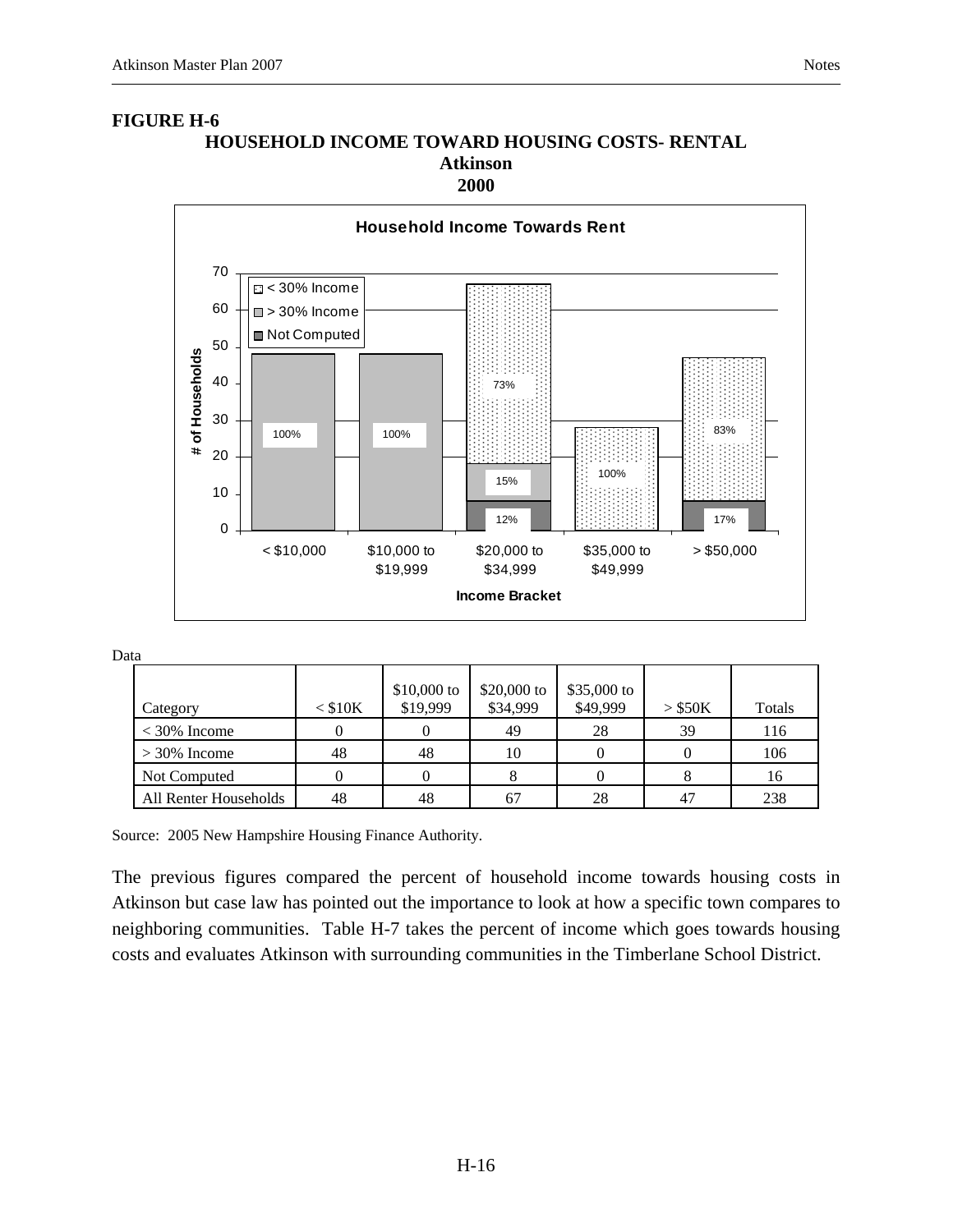#### **HOUSEHOLD INCOME TOWARD HOUSING COSTS Atkinson & Surrounding Communities 2000**

| <b>Rental</b>       |        |                   |        |                   |       |              |         |
|---------------------|--------|-------------------|--------|-------------------|-------|--------------|---------|
|                     |        | $<30\%$ HH Income |        | $>30\%$ HH income |       | Not Computed |         |
| Town/Area           | #      | $\%$              | #      | $\%$              | #     | $\%$         | Total   |
| <b>Atkinson</b>     | 116    | 48.7%             | 106    | 44.5%             | 16    | $6.7\%$      | 238     |
| Danville            | 88     | 69.8%             | 30     | 23.8%             | 8     | 6.3%         | 126     |
| Plaistow            | 359    | 59.1%             | 232    | 38.2%             | 16    | 2.6%         | 607     |
| Sandown             | 73     | 43.7%             | 64     | 38.3%             | 30    | 18.0%        | 167     |
| Timber, Sch. Dist.  | 636    | 55.9%             | 432    | 38.0%             | 70    | 6.2%         | 1,138   |
| <b>Rock. County</b> | 10,524 | $62.2\%$          | 5,351  | 31.6%             | 1,036 | $6.1\%$      | 16,911  |
| <b>NH</b> State     | 86,913 | 61.5%             | 46,636 | 33.0%             | 7,678 | 5.4%         | 141,227 |

#### **Mortgage**

|                     | $<30\%$ HH Income |       | $>30\%$ HH income |              | Not Computed |         |         |
|---------------------|-------------------|-------|-------------------|--------------|--------------|---------|---------|
| <b>Town/Area</b>    | #                 | $\%$  | #                 | $\%$         | #            | $\%$    | Total   |
| <b>Atkinson</b>     | 1,367             | 76.3% | 424               | 23.7%        | $\mathbf{0}$ | $0.0\%$ | 1.791   |
| Danville            | 617               | 70.0% | 265               | 30.0%        | $\Omega$     | $0.0\%$ | 882     |
| Plaistow            | 1,333             | 71.8% | 505               | 27.2%        | 19           | 1.0%    | 1,857   |
| Sandown             | 943               | 73.6% | 324               | 25.3%        | 15           | 1.2%    | 1,282   |
| Timber. Sch. Dist.  | 4,260             | 73.3% | 1,518             | 26.1%        | 34           | $0.6\%$ | 5,812   |
| <b>Rock. County</b> | 30,985            | 74.9% | 10,216            | <b>24.7%</b> | 171          | $0.4\%$ | 41,372  |
| <b>NH</b> State     | 192,691           | 77.3% | 55,504            | 22.3%        | 1,150        | 0.5%    | 249,345 |

Source: 2005 New Hampshire Housing Finance Authority.

On the positive side, the data suggest that the percent of resident's income going towards monthly mortgage is relatively low to surrounding communities. The table shows that 23.7% of residents in Atkinson pay greater than 30% of their household income towards mortgage payment. This is the second lowest percent out of the towns/areas included in study area. So even though the market price of houses in Atkinson is higher than Rockingham County, residents are receiving higher wages to pay for their housing. It is also possible that residents are increasing their down payments when purchasing their houses, thus reducing the monthly mortgage payments. One area of concern is noted in the percent of residents in Atkinson whose rental housing costs are greater than 30% of their household income. Atkinson has 44.5% of households who are renting and pay more than 30% of their income towards housing costs. This percent leads all surrounding communities, Rockingham County and New Hampshire.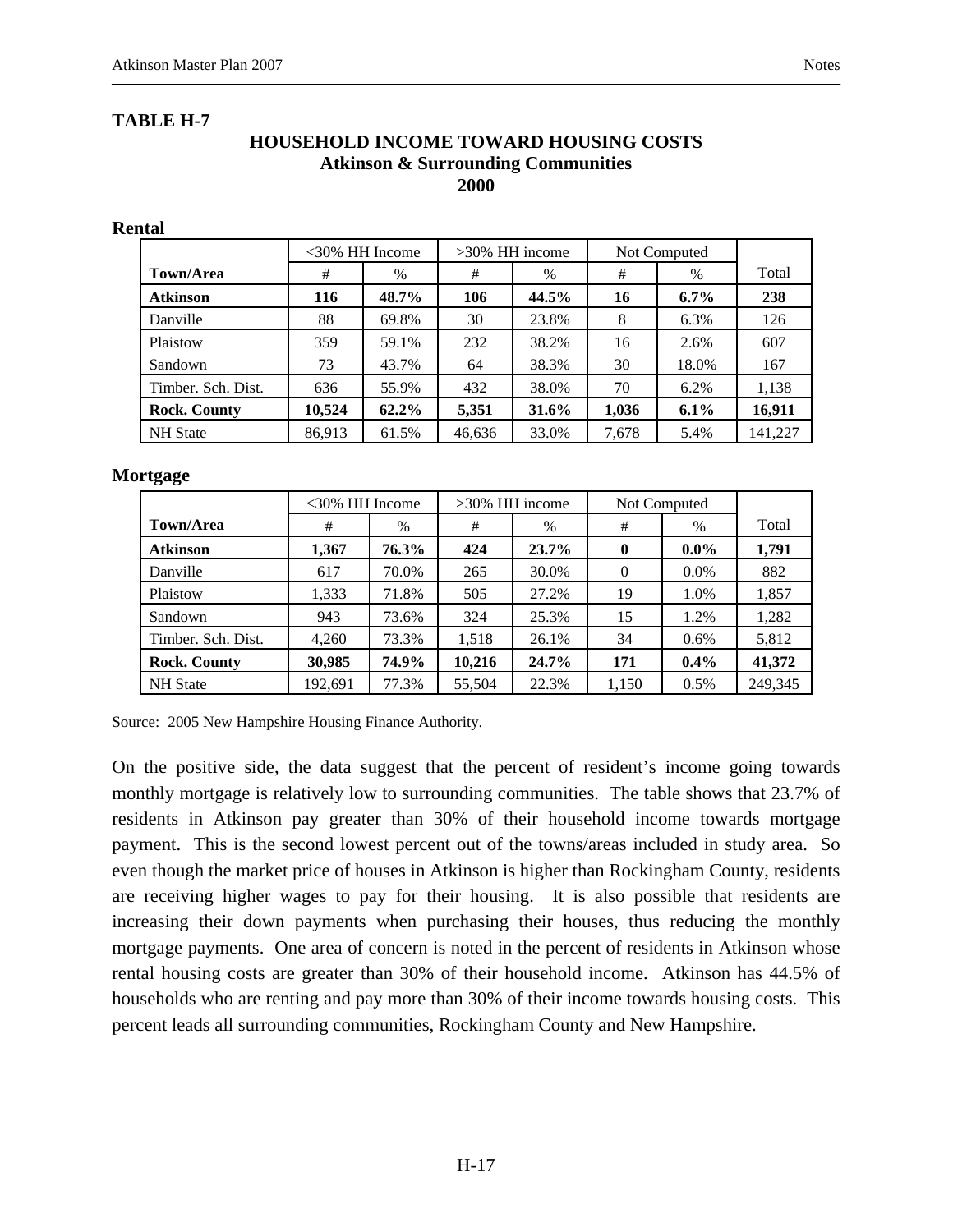#### **CONCLUSION**

In summary, there is a regional concern for affordable housing across Southern New Hampshire communities. State statutes and case law have required municipalities to encourage and provide means for a diverse stock of housing options. The purpose of this Housing Chapter is to review the housing stock in town and determine the how available affordable housing is to its residents.

The data highlights some achievements Atkinson has made. There has been considerably more multifamily housing development in town. Such development meets the needs of the growing populace of the area while also helping to protect the natural resources which are valued by the residents. Also, Table H-7 shows that 76% of Atkinson households who own their home are paying less than 30% of their income towards housing costs. This is a higher percent than surrounding communities. Finally, the increase of rental costs in Atkinson between 1990-2006 was 9.5% lower than the increase of rental costs for the county, as shown in Figure H-5.

There are an equal number of concerns also presented in this chapter. Among the biggest concerns is the relative affordability of Atkinson compared to surrounding communities. This is shown in several data sources. Figure H-4 is one of the most useful figures. It shows that Atkinson residents who earn the median income have access to a very small portion of the real estate transactions in town. Additionally in Table H-5, the median price to own a home in Atkinson was \$337,000 in 2006 which was 11% higher than the county median. Table H-5 also shows that housing prices in Atkinson increased 48.3% between 1990-2006, the second highest town in the Timberlane School District. These statistics suggest the market has progressed at a rate which is preventing many of the median earning households from living in Atkinson.

It was presented in the background section that Atkinson has taken measures to address affordable housing development including allowing accessory dwellings for extended family and the low-moderate income housing ordinance. However, there is room for improvement. Among the first steps the town should consider is updating the Low-Moderate Income Housing Ordinance that was first developed in the early 90's. Since then there has been a lot of development in policy shaping the purpose of these ordinances, which is to encourage affordable housing in town. It would be important for Atkinson to consider working with New Hampshire Housing and Finance Authority to develop a more comprehensive affordable housing ordinance that will meet the goals of the town and meet the requirements imposed on them. List below are the additional recommendations for the Town to consider implementing.